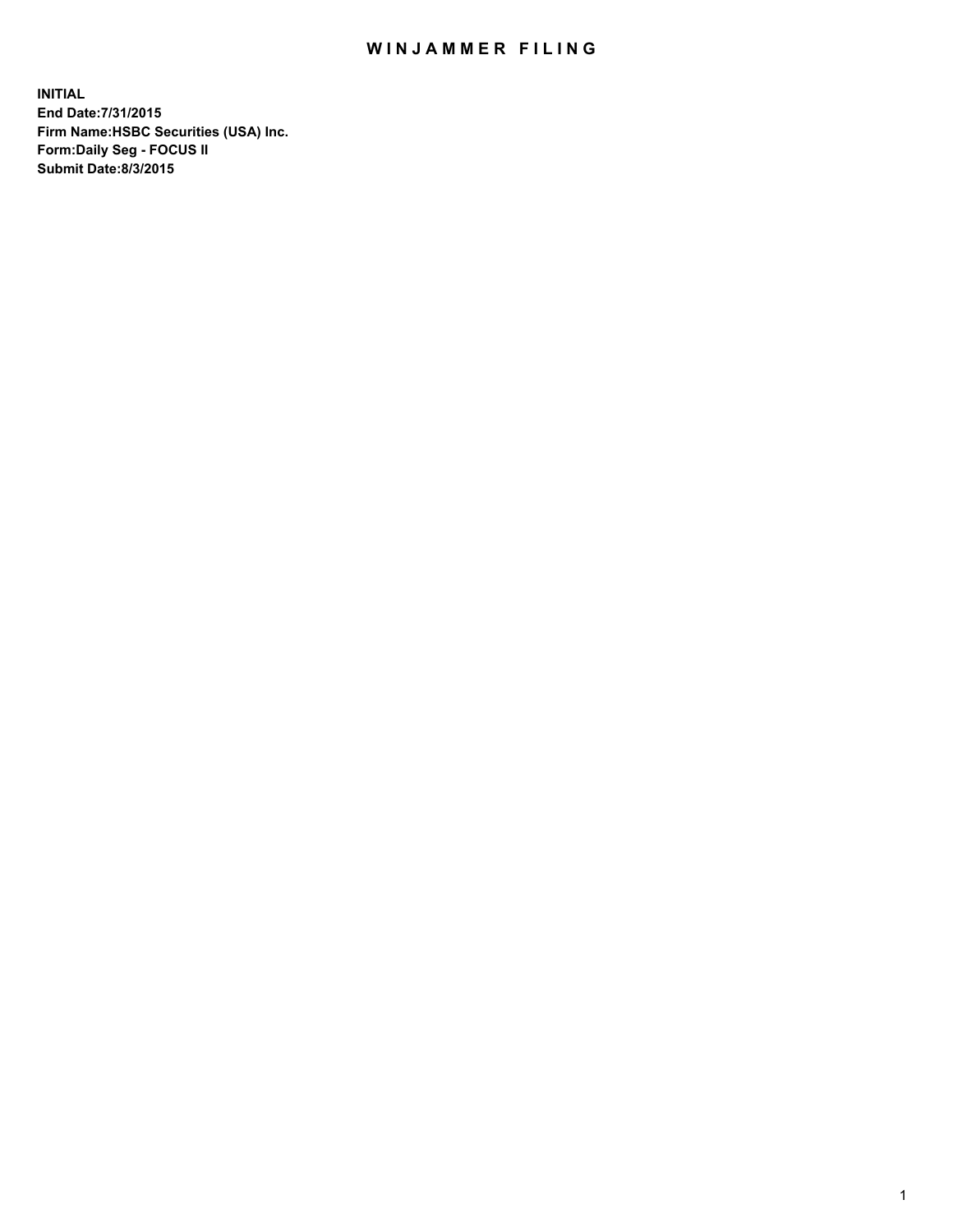## **INITIAL End Date:7/31/2015 Firm Name:HSBC Securities (USA) Inc. Form:Daily Seg - FOCUS II Submit Date:8/3/2015 Daily Segregation - Cover Page**

| Name of Company<br><b>Contact Name</b><br><b>Contact Phone Number</b><br><b>Contact Email Address</b>                                                                                                                                                                                                                         | <b>HSBC Securities (USA) Inc.</b><br>Steven richardson<br>212-525-6445<br>steven.richardson@us.hsbc.com |
|-------------------------------------------------------------------------------------------------------------------------------------------------------------------------------------------------------------------------------------------------------------------------------------------------------------------------------|---------------------------------------------------------------------------------------------------------|
| FCM's Customer Segregated Funds Residual Interest Target (choose one):<br>a. Minimum dollar amount: ; or<br>b. Minimum percentage of customer segregated funds required:%; or<br>c. Dollar amount range between: and; or<br>d. Percentage range of customer segregated funds required between:% and%.                         | 50,000,000<br>00<br>0 <sub>0</sub>                                                                      |
| FCM's Customer Secured Amount Funds Residual Interest Target (choose one):<br>a. Minimum dollar amount: ; or<br>b. Minimum percentage of customer secured funds required:%; or<br>c. Dollar amount range between: and; or<br>d. Percentage range of customer secured funds required between:% and%.                           | 10,000,000<br>0 <sub>0</sub><br>00                                                                      |
| FCM's Cleared Swaps Customer Collateral Residual Interest Target (choose one):<br>a. Minimum dollar amount: ; or<br>b. Minimum percentage of cleared swaps customer collateral required:%; or<br>c. Dollar amount range between: and; or<br>d. Percentage range of cleared swaps customer collateral required between:% and%. | 70,000,000<br><u>00</u><br><u>00</u>                                                                    |

Attach supporting documents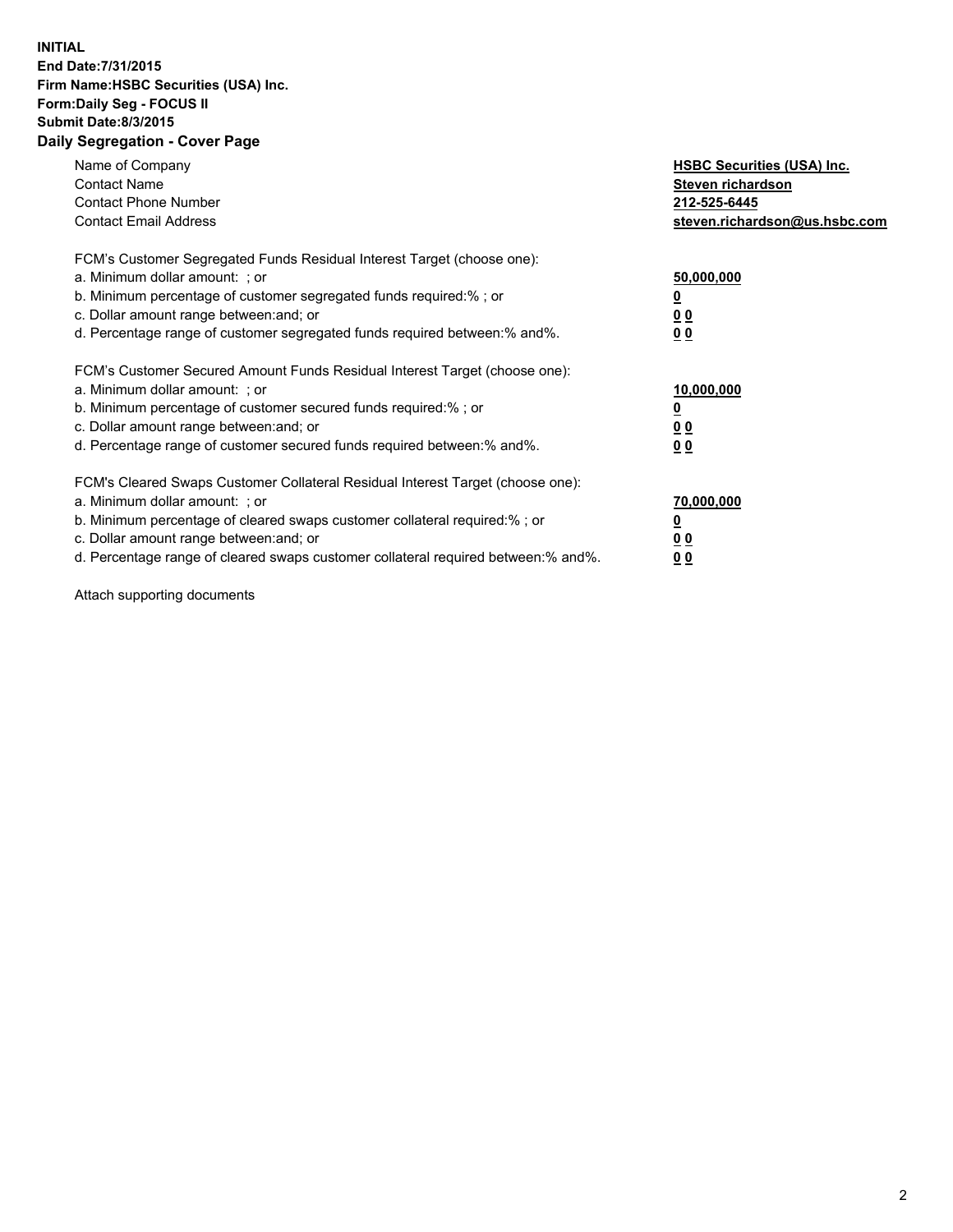**INITIAL End Date:7/31/2015 Firm Name:HSBC Securities (USA) Inc. Form:Daily Seg - FOCUS II Submit Date:8/3/2015 Daily Segregation - Secured Amounts** Foreign Futures and Foreign Options Secured Amounts Amount required to be set aside pursuant to law, rule or regulation of a foreign government or a rule of a self-regulatory organization authorized thereunder **0** [7305] 1. Net ledger balance - Foreign Futures and Foreign Option Trading - All Customers A. Cash **54,624,986** [7315] B. Securities (at market) **41,991,831** [7317] 2. Net unrealized profit (loss) in open futures contracts traded on a foreign board of trade **5,779,391** [7325] 3. Exchange traded options a. Market value of open option contracts purchased on a foreign board of trade **0** [7335] b. Market value of open contracts granted (sold) on a foreign board of trade **0** [7337] 4. Net equity (deficit) (add lines 1. 2. and 3.) **102,396,208** [7345] 5. Account liquidating to a deficit and account with a debit balances - gross amount **1,014,921** [7351] Less: amount offset by customer owned securities **-1,014,921** [7352] **0** [7354] 6. Amount required to be set aside as the secured amount - Net Liquidating Equity Method (add lines 4 and 5) **102,396,208** [7355] 7. Greater of amount required to be set aside pursuant to foreign jurisdiction (above) or line 6. **102,396,209** [7360] FUNDS DEPOSITED IN SEPARATE REGULATION 30.7 ACCOUNTS 1. Cash in banks A. Banks located in the United States **28,062,783** [7500] B. Other banks qualified under Regulation 30.7 **0** [7520] **28,062,783** [7530] 2. Securities A. In safekeeping with banks located in the United States **41,991,831** [7540] B. In safekeeping with other banks qualified under Regulation 30.7 **0** [7560] **41,991,831** [7570] 3. Equities with registered futures commission merchants A. Cash **0** [7580] B. Securities **0** [7590] C. Unrealized gain (loss) on open futures contracts **0** [7600] D. Value of long option contracts **0** [7610] E. Value of short option contracts **0** [7615] **0** [7620] 4. Amounts held by clearing organizations of foreign boards of trade A. Cash **0** [7640] B. Securities **0** [7650] C. Amount due to (from) clearing organization - daily variation **0** [7660] D. Value of long option contracts **0** [7670] E. Value of short option contracts **0** [7675] **0** [7680] 5. Amounts held by members of foreign boards of trade A. Cash **64,751,365** [7700] B. Securities **0** [7710] C. Unrealized gain (loss) on open futures contracts **5,779,391** [7720] D. Value of long option contracts **0** [7730] E. Value of short option contracts **0** [7735] **70,530,756** [7740] 6. Amounts with other depositories designated by a foreign board of trade **0** [7760] 7. Segregated funds on hand **0** [7765] 8. Total funds in separate section 30.7 accounts **140,585,370** [7770] 9. Excess (deficiency) Set Aside for Secured Amount (subtract line 7 Secured Statement Page 1 from Line 8) **38,189,161** [7380] 10. Management Target Amount for Excess funds in separate section 30.7 accounts **10,000,000** [7780]

11. Excess (deficiency) funds in separate 30.7 accounts over (under) Management Target **28,189,161** [7785]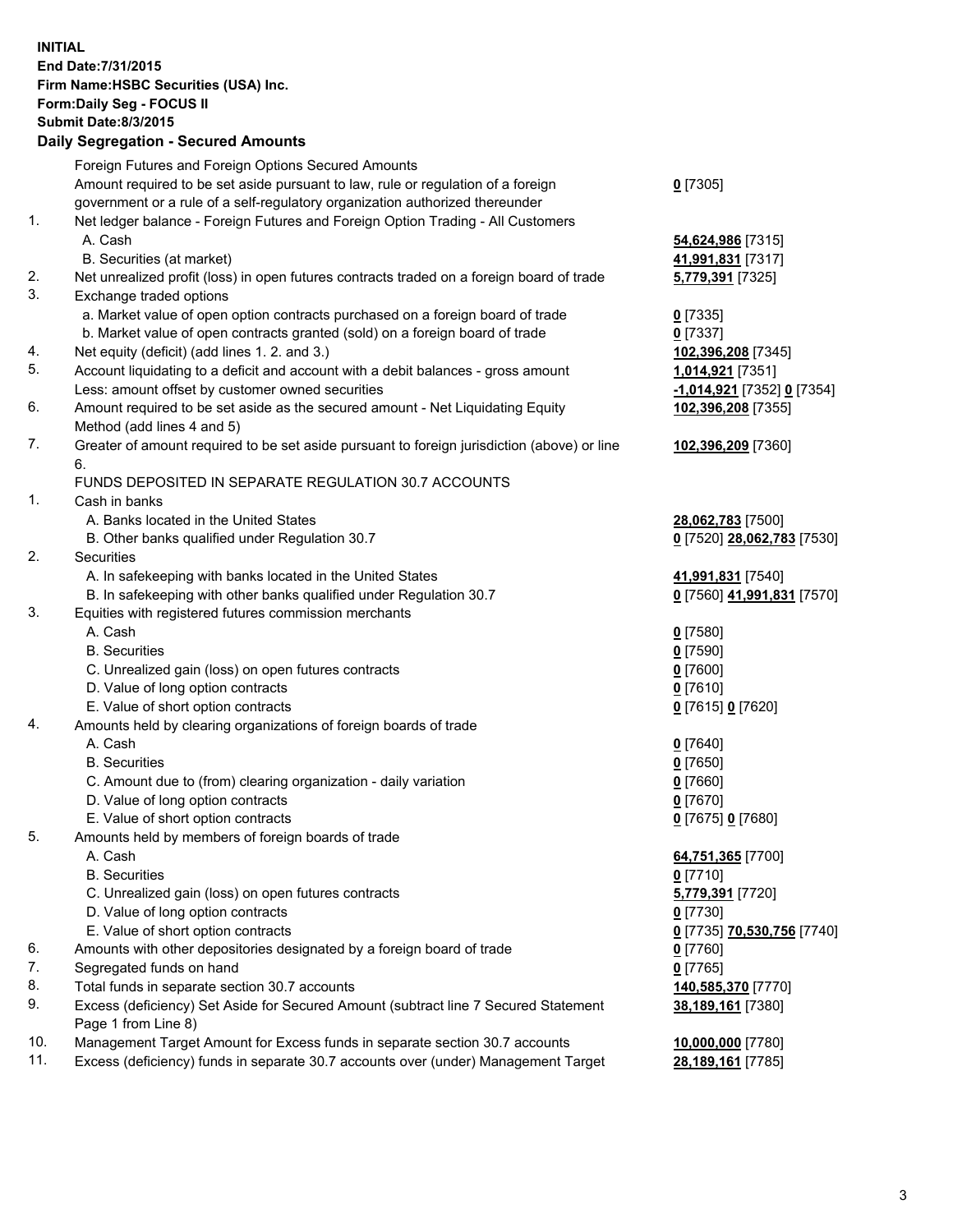| <b>INITIAL</b> | End Date: 7/31/2015<br>Firm Name: HSBC Securities (USA) Inc.<br>Form: Daily Seg - FOCUS II<br><b>Submit Date: 8/3/2015</b><br>Daily Segregation - Segregation Statement |                                  |
|----------------|-------------------------------------------------------------------------------------------------------------------------------------------------------------------------|----------------------------------|
|                | SEGREGATION REQUIREMENTS(Section 4d(2) of the CEAct)                                                                                                                    |                                  |
| 1.             | Net ledger balance                                                                                                                                                      |                                  |
|                | A. Cash                                                                                                                                                                 | 156,173,022 [7010]               |
|                | B. Securities (at market)                                                                                                                                               | 724,657,313 [7020]               |
| 2.             | Net unrealized profit (loss) in open futures contracts traded on a contract market                                                                                      | 145,535,401 [7030]               |
| 3.             | Exchange traded options                                                                                                                                                 |                                  |
|                | A. Add market value of open option contracts purchased on a contract market                                                                                             | 113,418,417 [7032]               |
|                | B. Deduct market value of open option contracts granted (sold) on a contract market                                                                                     | -7,379,750 [7033]                |
| 4.             | Net equity (deficit) (add lines 1, 2 and 3)                                                                                                                             | 1,132,404,403 [7040]             |
| 5.             | Accounts liquidating to a deficit and accounts with                                                                                                                     |                                  |
|                | debit balances - gross amount                                                                                                                                           | 2,580,454 [7045]                 |
|                | Less: amount offset by customer securities                                                                                                                              | -2,415,424 [7047] 165,030 [7050] |
| 6.             | Amount required to be segregated (add lines 4 and 5)                                                                                                                    | 1,132,569,433 [7060]             |
|                | FUNDS IN SEGREGATED ACCOUNTS                                                                                                                                            |                                  |
| 7.             | Deposited in segregated funds bank accounts                                                                                                                             |                                  |
|                | A. Cash                                                                                                                                                                 | 180,521,105 [7070]               |
|                | B. Securities representing investments of customers' funds (at market)                                                                                                  | $0$ [7080]                       |
|                | C. Securities held for particular customers or option customers in lieu of cash (at<br>market)                                                                          | 130,364,029 [7090]               |
| 8.             | Margins on deposit with derivatives clearing organizations of contract markets                                                                                          |                                  |
|                | A. Cash                                                                                                                                                                 | 26,769,427 [7100]                |
|                | B. Securities representing investments of customers' funds (at market)                                                                                                  | 149,602,500 [7110]               |
|                | C. Securities held for particular customers or option customers in lieu of cash (at<br>market)                                                                          | 594,293,284 [7120]               |
| 9.             | Net settlement from (to) derivatives clearing organizations of contract markets                                                                                         | -19,327,726 [7130]               |
| 10.            | Exchange traded options                                                                                                                                                 |                                  |
|                | A. Value of open long option contracts                                                                                                                                  | 113,418,417 [7132]               |
|                | B. Value of open short option contracts                                                                                                                                 | -7,379,750 [7133]                |
| 11.            | Net equities with other FCMs                                                                                                                                            |                                  |
|                | A. Net liquidating equity                                                                                                                                               | 60,878,705 [7140]                |
|                | B. Securities representing investments of customers' funds (at market)                                                                                                  | 0 <sup>[7160]</sup>              |
|                | C. Securities held for particular customers or option customers in lieu of cash (at                                                                                     | $0$ [7170]                       |
|                | market)                                                                                                                                                                 |                                  |
| 12.            | Segregated funds on hand                                                                                                                                                | $0$ [7150]                       |
| 13.            | Total amount in segregation (add lines 7 through 12)                                                                                                                    | 1,229,139,991 [7180]             |
| 14.            | Excess (deficiency) funds in segregation (subtract line 6 from line 13)                                                                                                 | 96,570,558 [7190]                |
| 15.            | Management Target Amount for Excess funds in segregation                                                                                                                | 50,000,000 [7194]                |
| 16.            | Excess (deficiency) funds in segregation over (under) Management Target Amount                                                                                          | 46,570,558 [7198]                |
|                | <b>Excess</b>                                                                                                                                                           |                                  |